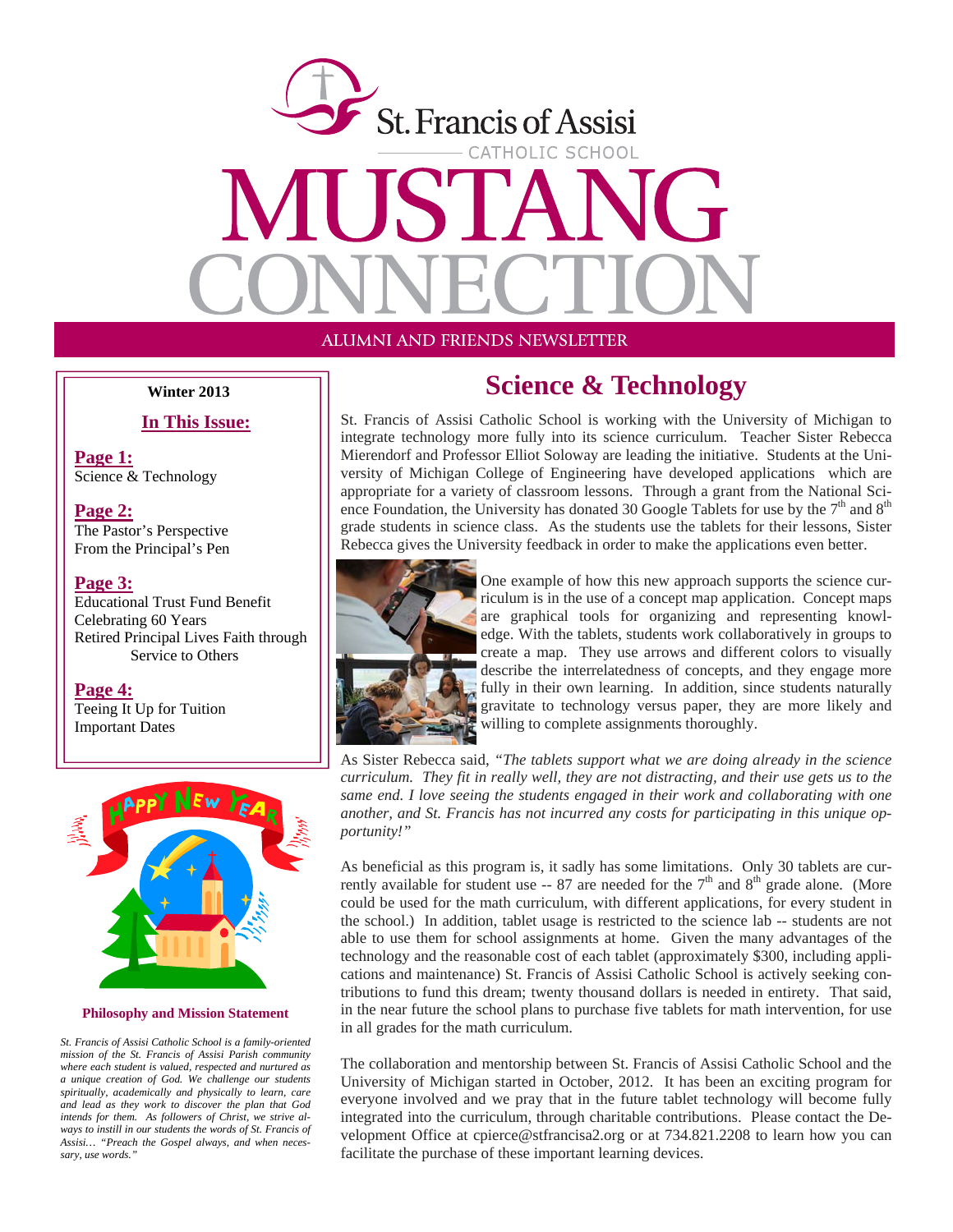# **The Pastor's Perspective**





St. Francis of Assisi Catholic School resumed classes on January 7 after a much needed respite from the end of year hustle and bustle. Now we look forward to a New Year filled with promise and hope.

In 2013, I encourage you to continue your support of our school. We are blessed to have a faith-filled and dynamic learning environment for God's children -- one that has endured for 60 years.

You have many opportunities to contribute to St. Francis of Assisi Catholic School. Your prayer and volunteer hours are critical to the school's success, as is your financial help.

Enclosed with this newsletter you will find an Annual Appeal remittance envelope. If you have waited until the New Year to make a gift, please contribute what you can to help us meet our operating costs, most importantly, teacher salaries.

Please also consider supporting the Educational Trust Fund (ETF) by attending the February 2 Benefit Event, or by joining the ETF Leadership Circle. The Leadership Circle is comprised of families who have made a commitment of at least \$1,000 per year to the Trust Fund, for five consecutive years. The Trust Fund exists to help preserve the outstanding education provided at St. Francis of Assisi Catholic School.

Thank you for the trust you place in our school. May God bless you and your loved ones in 2013.

Fr. Jim McDougall Pastor

#### **A New Year's Prayer**

May God make your year a happy one! Not by shielding you from all sorrows and pain, But by strengthening you to bear it, as it comes;

Not by making your path easy, But by making you sturdy to travel any path;

Not by taking hardships from you, But by taking fear from your heart;

Not by granting you unbroken sunshine, But by keeping your face bright, even in the shadows;

Not by making your life always pleasant, But by showing you when people and their causes need you most, and by making you anxious to be there to help.

**Page 2**  God's love, peace, hope and joy to you for the year ahead. *Author Unknown*

# **From the Principal's Pen**





Dear Friends,

The winter season is always a time when we look back and are grateful for the many blessings God has shared with us throughout the year. Here at St. Francis of Assisi Catholic School, it is also a time we look forward to a New Year full of hope and joy.

This year we have been celebrating 60 years of Catholic education at St. Francis of Assisi School. For over 60 years we have been blessed with amazing faculty, outstanding faith education, academic excellence and a strong community of families supporting us. We are so proud of how we have grown and we look in anticipation to the future. Catholic Schools' week at the end of January allows us to celebrate the amazing standards we hold true at St. Francis of Assisi Catholic School.

We will begin the week with our annual Open House on January 27 from 1:30 – 4:00 p.m. We will continue the celebration throughout the week with events created by our middle school leadership students. It is such a special time for our students, faculty and families to come together and celebrate the excellence St. Francis of Assisi Catholic School has maintained throughout our 60 years.

In light of the Sandy Hook School tragedy, please know that St. Francis of Assisi Catholic School has a very comprehensive Crisis Management Plan. We take all necessary precautions to maintain safety in our school. That said, we will continue to learn and add to our plan to look for ways to better protect our students. You can support our efforts by following our security measures which includes ringing the doorbell at the school's main entrance when you visit or volunteer during the school day. This helps us control admittance to the building. Please also remember to sign-in upon arrival, in the school office. This is extremely important in a time of crisis so we know who is in the building at any given moment. Lastly, please keep those who work to safe guard children in your prayers.

I would like to take this opportunity to thank many of our readers for their contributions to our Annual Appeal. The support of alumni faculty, students and families, helps keep St. Francis of Assisi Catholic School the remarkable place that it is for our students. Your gifts help fund teachers' salaries, outdoor education and athletic programs as well as our operating budget. Thank you and God bless you for all you have done to support St. Francis of Assisi Catholic School through the past 60 years.

Peace & Goodwill,

Julie Fantone Principal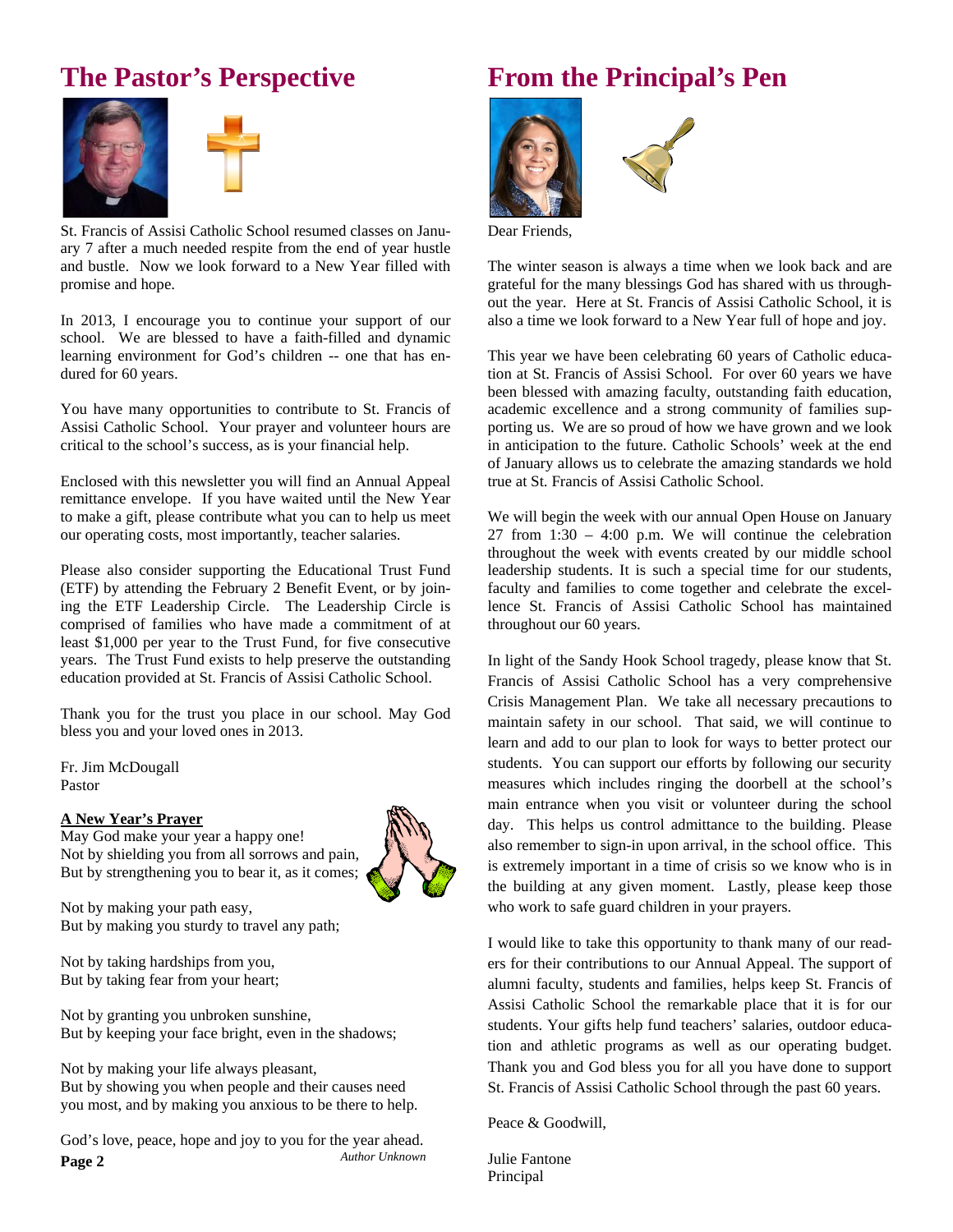# **Educational Trust Fund Benefit**



A great time with good friends in support of a terrific school! As co-<br>*igmonds* chairs for "*Diamonds & Denim.*" chairs for *"Diamonds & Denim,"*   $\mathscr{C}$ **DENIM** we cordially invite you to join us at  $t_{\text{total Teurl}}$  Fund Benefit **the Sheraton Ann Arbor Hotel on** February 2, 2013 for the 12th an-

nual St. Francis of Assisi Catholic School Educational Trust Fund Benefit. **"***Diamonds & Denim"* promises to be a celebratory evening catching up with friends (both old and new!), with the excitement of bidding on a wide range of treasures in our live and silent auctions, while providing critical support to outstanding Catholic education in our community. The diamond is the jewel of the 60th anniversary; hence, the event's theme.

As an occasion to spend time with friends, the chance to bid on one-of-a-kind treasures, and the opportunity to provide critical support to an important mission of St. Francis of Assisi Parish, the Educational Trust Fund Benefit has proven to be a terrific event. Whether a school parent, alumni, parishioner, family member or friend, we look forward to seeing you on February 2.

For more information or to make an online reservation visit www.stfrancisa2.com/etf or call Colleen Pierce, Director of Stewardship and Development at 734.821.2208.

Kind regards,

Stacey & Jeffrey Higgins and LeeAnn & Patrick McKeon Yours Hosts and 2013 ETF Benefit Co-chairs

### **Celebrating 60 Years**



Thank you to everyone who volunteered their time and talent as well as those who generously donated gifts and services to the kickoff of St. Francis of Assisi Catholic School's 60th Anniversary year. October 5, 2012 marked the  $60<sup>th</sup>$  Anniversary and we celebrated in early October with an All-School

Mass, dedication and blessing of a Peace Garden as well as a "Mustang Roundup" party. You can view photographs from the festivities at:

http://www.stfrancisa2.com/school-community

To date, the Peace Garden includes a Peace Pole, student art, and many plantings ready for blooming in the spring. When the weather is mild the school plans to install two benches in the garden. Then, visitors will have the opportunity to sit and relax and enjoy the tranquil space in prayerful meditation. On Friday, May 3, St. Francis of Assisi Catholic School will celebrate May Crowning at which time the students will bury a time capsule in the Peace Garden.

Opportunities to participate in the yearlong celebration include volunteering as a "classroom reader" during March reading month and "speaking" during Career Day. Please contact Principal Julie Fantone at jfantone@stfrancisaa.org or at 734.821.2200 to identify ways in which you can share your time and talent with the students of St. Francis of Assisi Catholic School.

*"Preach the Gospel always, and when necessary use words."*   $\sim$  St. Francis of Assisi  $\sim$ 

# **Retired Principal Lives Faith through Service to Others**



When retiring in 2006 as principal at St. Francis of Assisi Catholic School, messages from numerous time, talent and treasure homilies led me to thinking about volunteer activities. These activities would need to use my background skills but would also need to benefit the community with time and treasure.

Teaching and a love for children brought me back as a substitute for the school, and also as a facilitator for the VIR-TUS program for the Diocese of Lansing. VIRTUS is a program for anyone volunteering for church programs that particularly deal with children. The program addresses sexual abuse awareness and the classes are filled with great discussion questions regarding this very important topic.

**Linda Miller** 

A Catholic Social Services newsletter led me to the CASA volunteer program which deals with children removed from the home due to sexual abuse or neglect. Volunteers work with the Washtenaw Juvenile Court one case at a time until the child or children are reunited with family or are placed in foster care or an adoptive home.

Since my husband was already a volunteer for the local Red Cross chapter, taking classes and becoming a Disaster Relief volunteer was an easy transition. Recently, we spent the first two weeks in November driving Budget and Ryder trucks filled with supplies to the coastal towns in Northern New Jersey from Hackensack to the North and Manasquan and Tom's River to the South immediately following Super Storm Sandy. We saw and experienced all that you watched on T.V. with long gas lines, electricity out in many areas and downed trees. Many homes and businesses on the coast were completely destroyed by Sandy. Please keep all affected in your prayers.

My advice for volunteering is to look at your interests and abilities and when you see something that fits those criteria, say **YES** and try it out. St. Francis of Assisi Church and School, as well as Washtenaw County, are in need of volunteers in many different areas. You will be amazed with the rewards and you will have the opportunity to live your faith through volunteer service to others.